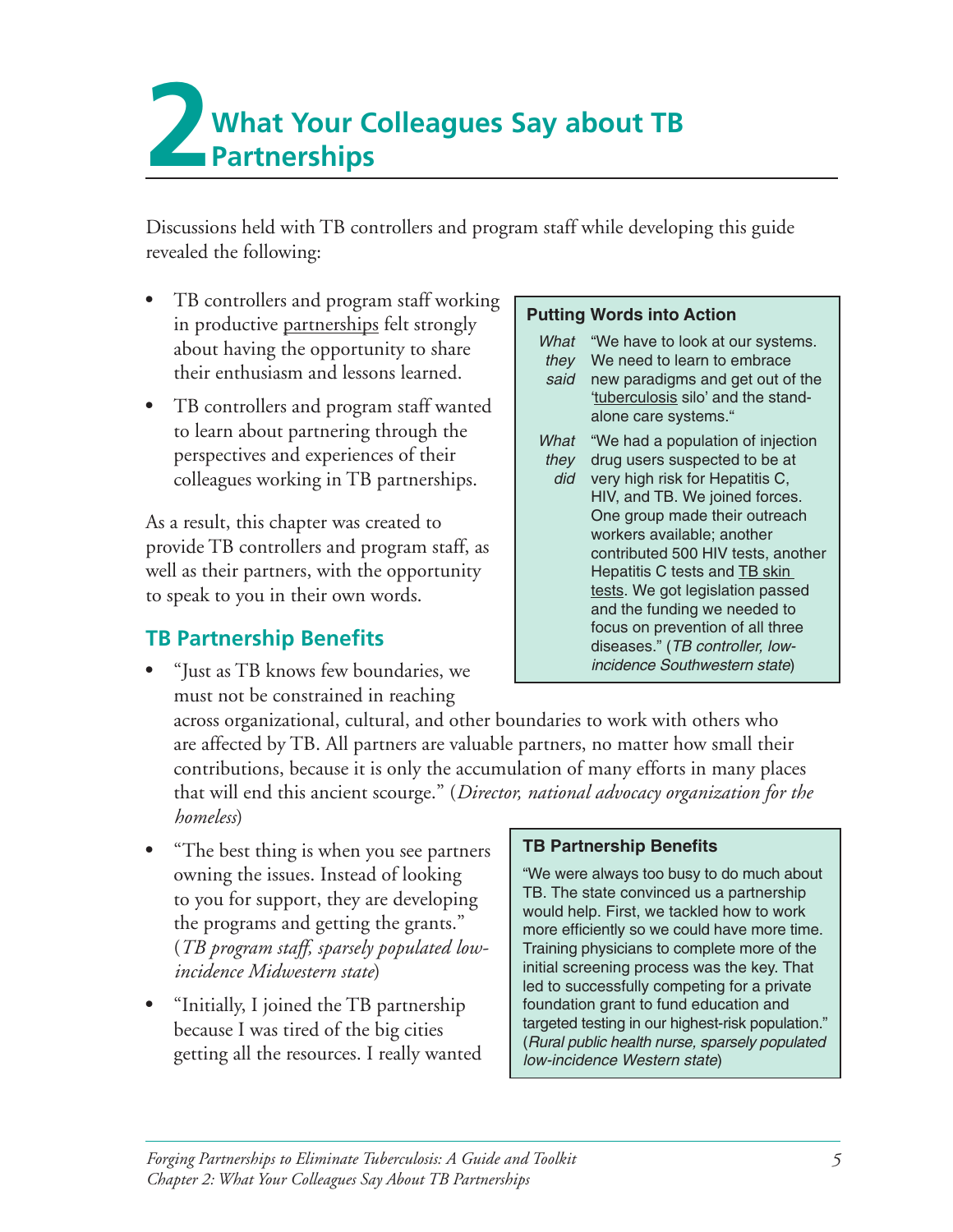to protect my program. I still do, but I think the people are good and I have learned a lot. I do not feel so isolated. I get a chance to work with a lot of other TB people facing the same problems." (*Rural public health nurse, sparsely populated low-incidence Western state*)

"Partnerships offer access to resources. We have found that a lot of what we need, we can get in-kind from each other. Some people have access to printing, others can share outreach workers, and others provide technical assistance." (*TB controller*, *sparsely populated low-incidence Southwestern state*) 

## **Things to Keep in Mind**

- "Show your partners all of the data so they know what you know. Make sure your goals are data-driven and appropriate. Then, stay focused on your goals over time.*"* (*TB controller, sparsely populated Midwestern low-incidence state*)
- "People can be very passionate about TB, but not everyone feels comfortable being a leader or speaking up in a group, so you have to build an environment

### **Things to Keep In Mind**

"We needed to build awareness among providers in our town. I started with my personal physician and the nurses I knew. Letters don't cut it in our area. You have to show up on their doorsteps. Make an appointment and go see them. Talk with them. You have to listen and you have to make your case." (*Rural public health nurse in sparsely populated low-incidence state with rapidly increasing at-risk population*)

where people feel comfortable sharing their views." (*TB controller, sparsely populated Midwestern low-incidence state*)

"The key is making it easy for people to participate. Make it clear what you are asking of them and then enable them to participate. If you want community leaders from your at-risk groups involved, you cannot meet during their work hours. You have to be willing to meet when they can." (*TB program staff, sparsely populated lowincidence state*) 

## **Relationship Building: Lessons Learned**

- **Figure 3** T We have to get over the fear factor and develop the skills and confidence to get engaged with new partners. We have to identify the leaders in high-risk populations that are not associated with  $501(c)(3)$  organizations. We have to work with faithbased organizations in every community. We have to get out there and be creative and be inclusive." (*TB controller, Southern state*)
- "The key for us was creating working groups that are very project oriented. We were successful because we were moving ahead and building on our successes over time. We solved problems without being too formal about it." (*TB controller, low-incidence Southwestern state*)